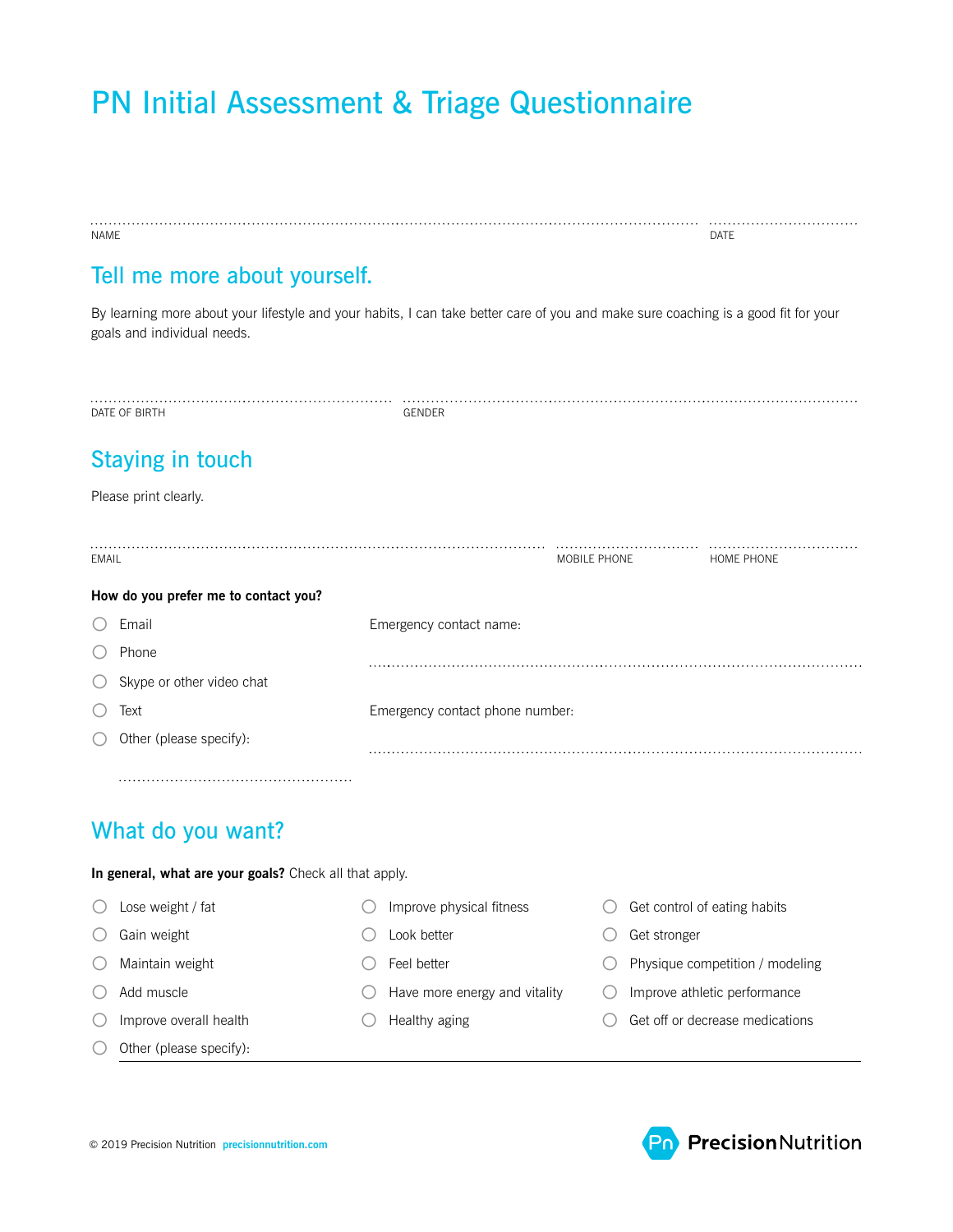## What do you want to change?

**How, specifically, would you like your habits, your health, your eating, and / or your body to be different?**

**Out of all of the changes you'd like to make, which ones feel most important / urgent?**

| <b>1.</b> |  |  |  |  |  |
|-----------|--|--|--|--|--|
| 2.        |  |  |  |  |  |
| 3.        |  |  |  |  |  |
|           |  |  |  |  |  |

**Have you tried anything in the past (or recently) to change your habits, your health, your eating, and / or your**  $\bigcirc$  $\bigcirc$  $\bigcirc$  $\bigcirc$ 



Which of those things worked well for you, and why? (Even just a little bit, and even if you might not be doing them right now.)

**Which of those things didn't work well for you, and why not?**

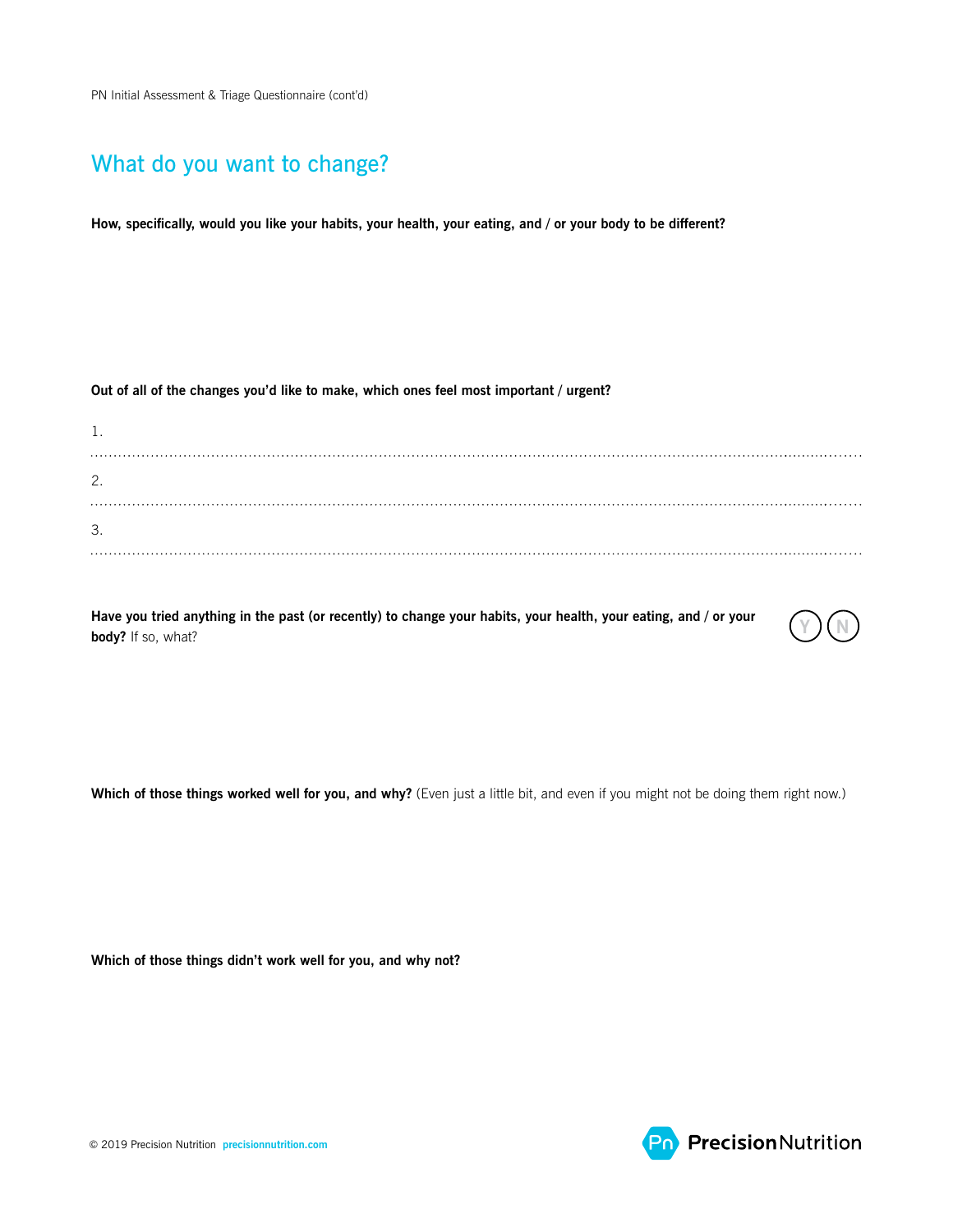**If you were to consider maybe making more changes to your habits, your health, your eating, and / or your body, what might those be?**

**Until now, what has blocked you or held you back from changing these things?**

# What are you doing right now?

**Right now, how would you rank your overall eating / nutrition habits?**

| HORRIBLE                                                    |  | $\left(3\right)$ | (4)   | (5) | (6) | (7) | $\left( 8\right)$ | 9          |  | AWESOME !!! |
|-------------------------------------------------------------|--|------------------|-------|-----|-----|-----|-------------------|------------|--|-------------|
| Why?                                                        |  |                  |       |     |     |     |                   |            |  |             |
|                                                             |  |                  |       |     |     |     |                   |            |  |             |
| Are you regularly active in sports and / or exercise?       |  |                  |       |     |     |     |                   |            |  |             |
| If so, approximately how many hours per week?               |  |                  |       |     |     |     |                   |            |  |             |
| Fewer than 5 hours                                          |  |                  | 10-14 |     |     |     |                   | 20 or more |  |             |
| $5-9$                                                       |  |                  | 15-19 |     |     |     |                   |            |  |             |
| What types of sports and / or exercise do you typically do? |  |                  |       |     |     |     |                   |            |  |             |

**Approximately how many hours a week do you do other types of physical activity?** (e.g., housework, walking to work or school, home repairs, moving around at work, gardening)

| $\bigcirc$ Fewer than 5 hours | $\bigcirc$ 10-14 |
|-------------------------------|------------------|
| $\bigcirc$ 5-9                | $\bigcirc$ 15-19 |

 $\bigcirc$  20 or more



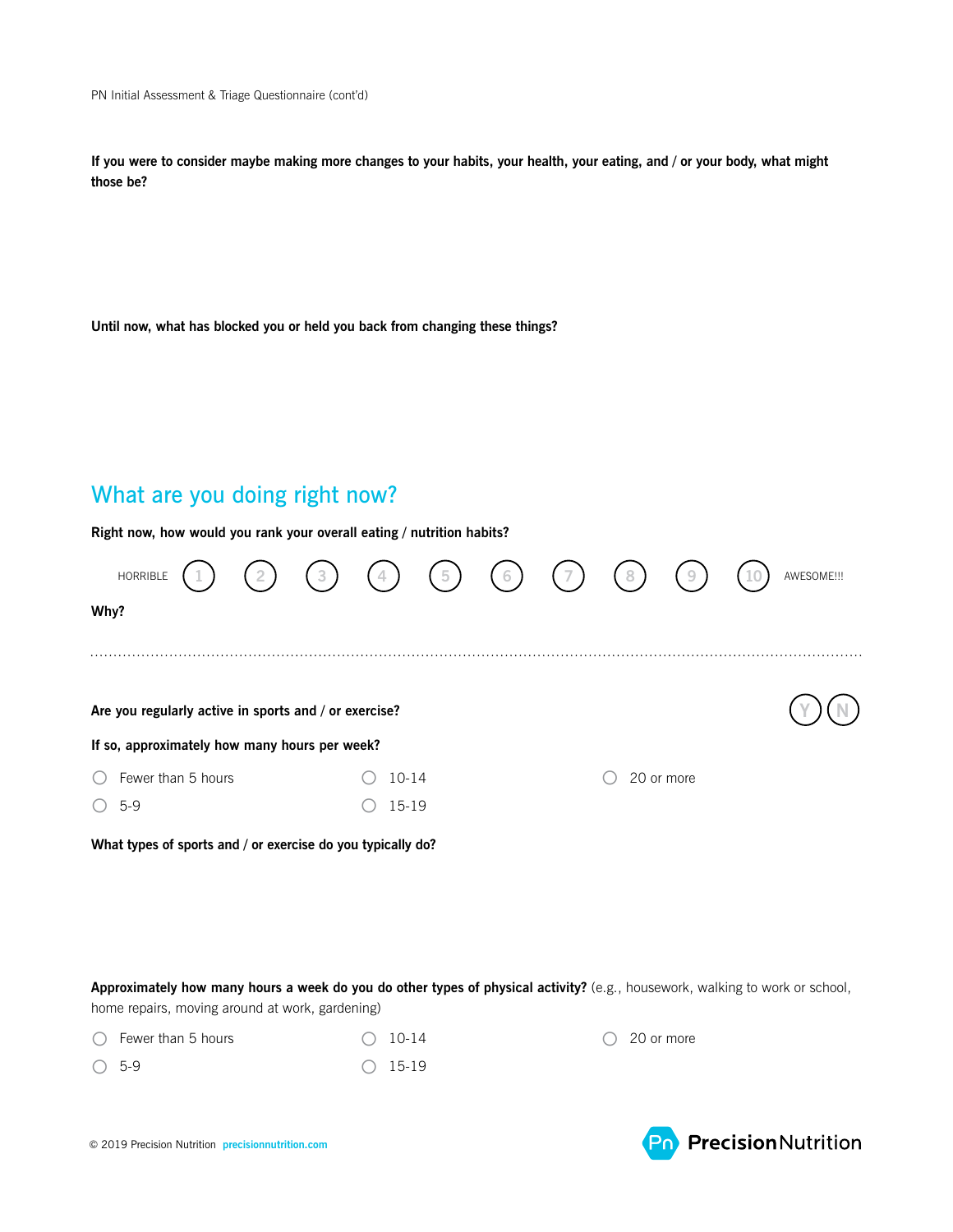#### **What other types of movement and / or activities do you do?**

# What's around you?

| Who lives with you? Check all that apply.                                                                  |             |                                         |  |  |  |  |  |  |  |  |
|------------------------------------------------------------------------------------------------------------|-------------|-----------------------------------------|--|--|--|--|--|--|--|--|
| Spouse or partner(s)                                                                                       | Child(ren)  | Other family (e.g. parent, grandparent, |  |  |  |  |  |  |  |  |
| Roommate(s)                                                                                                | Pet(s)      | sibling, etc.)                          |  |  |  |  |  |  |  |  |
| Do you have children? If yes, how many and what are their ages?                                            |             |                                         |  |  |  |  |  |  |  |  |
|                                                                                                            |             |                                         |  |  |  |  |  |  |  |  |
| Who does most of the grocery shopping in your household? Check all that apply.                             |             |                                         |  |  |  |  |  |  |  |  |
| Me                                                                                                         | Roommate(s) | Other family                            |  |  |  |  |  |  |  |  |
| Spouse or partner(s)                                                                                       | Child(ren)  |                                         |  |  |  |  |  |  |  |  |
| Who does most of the cooking in your household? Check all that apply.                                      |             |                                         |  |  |  |  |  |  |  |  |
| Me                                                                                                         | Roommate(s) | Other family                            |  |  |  |  |  |  |  |  |
| Spouse or partner(s)                                                                                       | Child(ren)  |                                         |  |  |  |  |  |  |  |  |
| Who decides on most of the menus / meal types in your household? Check all that apply.                     |             |                                         |  |  |  |  |  |  |  |  |
| Me                                                                                                         | Roommate(s) | Other family                            |  |  |  |  |  |  |  |  |
| Spouse or partner(s)                                                                                       | Child(ren)  |                                         |  |  |  |  |  |  |  |  |
| Right now, how much do the people and things around you support health, fitness, and / or behavior change? |             |                                         |  |  |  |  |  |  |  |  |
| NOT AT ALL                                                                                                 |             | COMPLETELY                              |  |  |  |  |  |  |  |  |
|                                                                                                            |             |                                         |  |  |  |  |  |  |  |  |

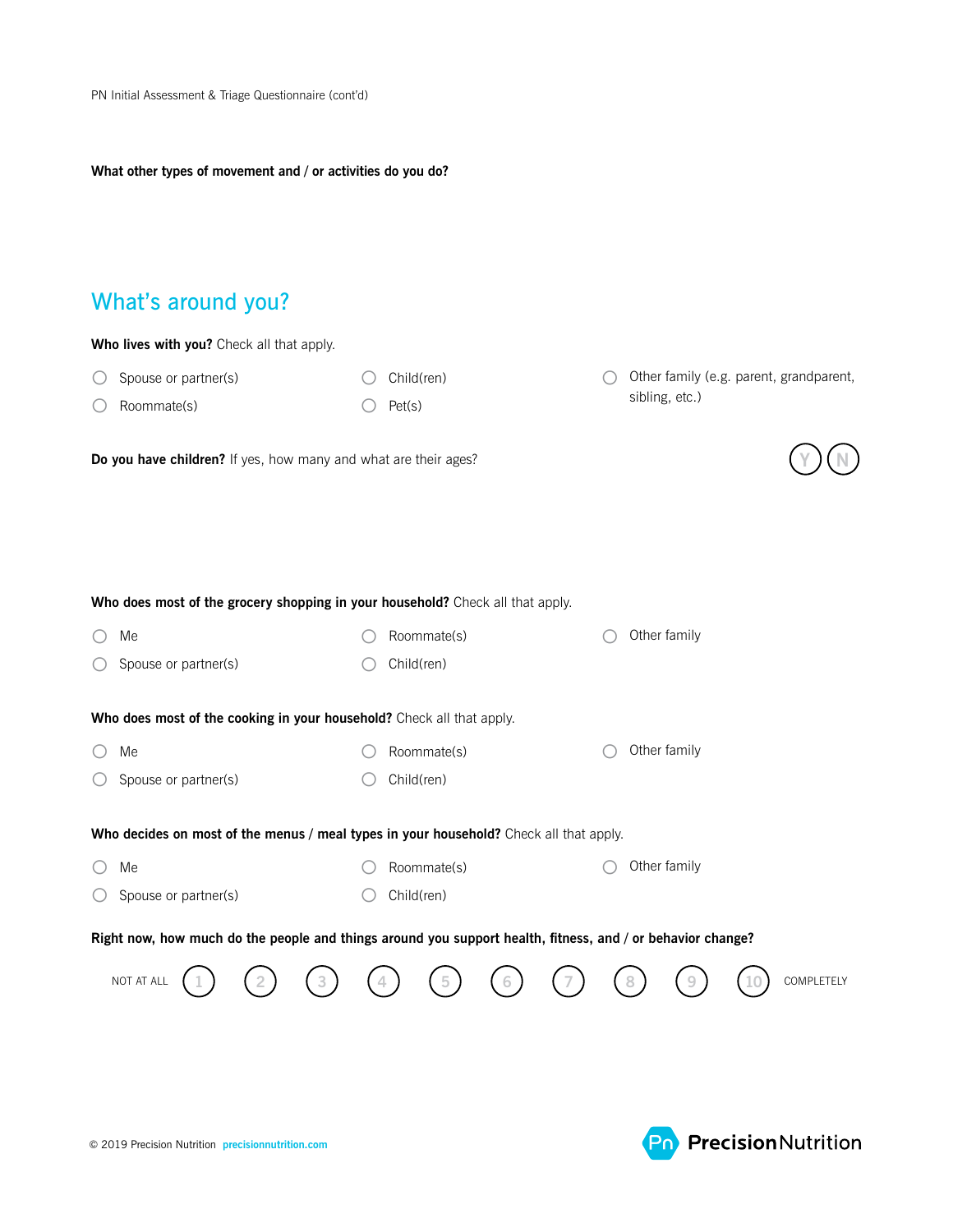PN Initial Assessment & Triage Questionnaire (cont'd)

# What's your health like?

|      | Have you have been diagnosed (currently or in the past) with any significant medical condition(s) and / or injuries? |   |                                                        |            |  |                               |             |
|------|----------------------------------------------------------------------------------------------------------------------|---|--------------------------------------------------------|------------|--|-------------------------------|-------------|
|      | Right now, do you have any specific health concerns, such as illnesses, pain, and / or injuries?                     |   |                                                        |            |  |                               |             |
|      | Right now, are you taking any medications, either over-the-counter or prescription?                                  |   |                                                        |            |  |                               |             |
|      | On a scale of 1-10, how would you rank your health right now?                                                        |   |                                                        |            |  |                               |             |
|      | WORST                                                                                                                |   | $\overline{5}$                                         | $\sqrt{6}$ |  |                               | AWESOME !!! |
| Why? |                                                                                                                      |   |                                                        |            |  |                               |             |
|      |                                                                                                                      |   |                                                        |            |  |                               |             |
|      | How are you spending your time?                                                                                      |   |                                                        |            |  |                               |             |
|      | In an average week, how many hours do you spend                                                                      |   |                                                        |            |  |                               |             |
|      | In paid employment?                                                                                                  |   | At school or doing school work?                        |            |  | Traveling and / or commuting? |             |
|      | Taking care of others?<br>(e.g., children, person with<br>a disability, older person)                                | . | Doing other unpaid work?<br>(e.g., housework, errands) |            |  | Volunteering?                 |             |

**Adding up all these things, how many total hours per week do you spend doing all these activities?**

**On a scale of 1-10, how do you feel about your schedule, time use, and overall busy-ness?**



. . . . . . . . . . . . . . .

**Pn** Precision Nutrition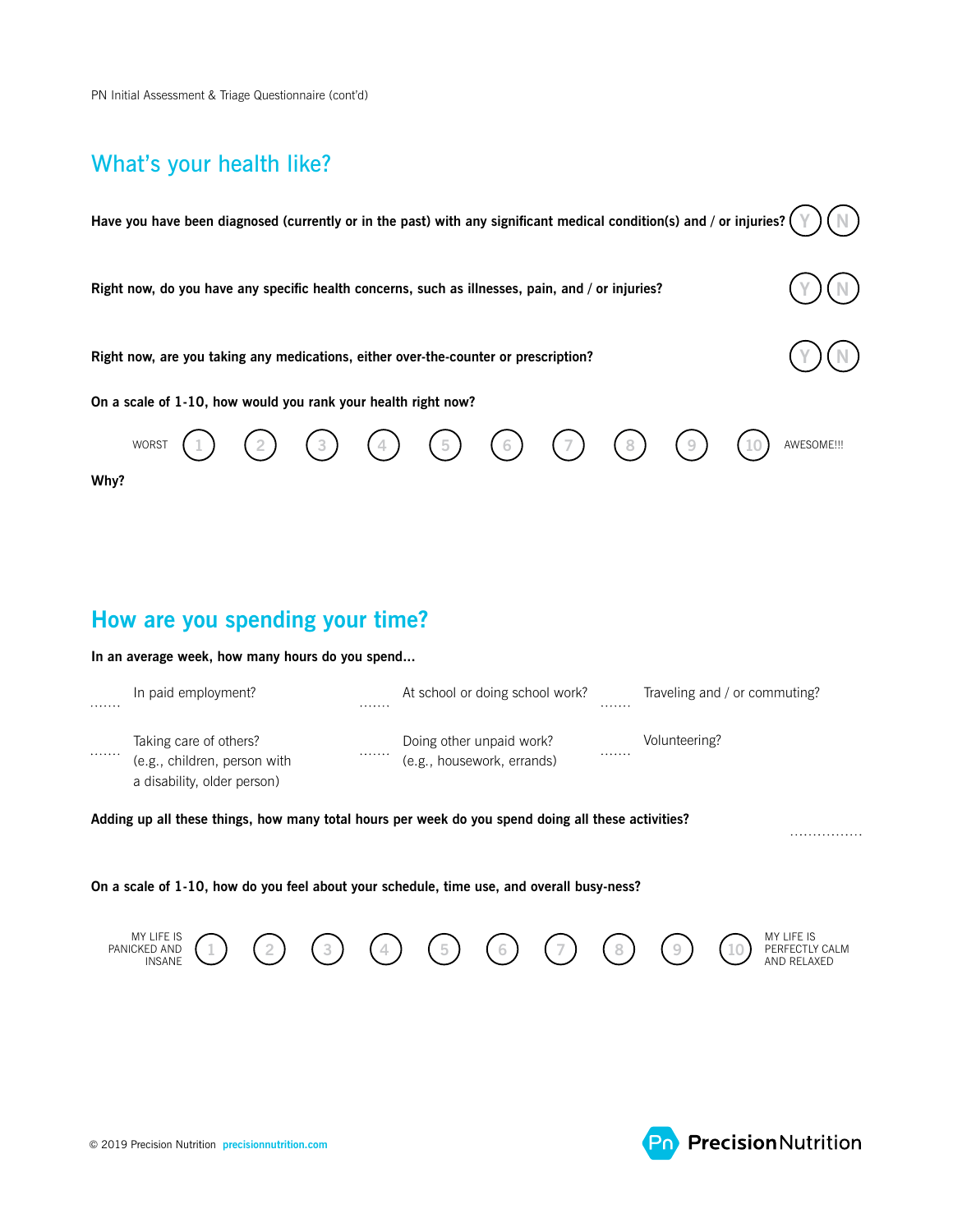PN Initial Assessment & Triage Questionnaire (cont'd)

#### How is your stress and recovery?

Think about all the activities you're involved in (e.g., work, school, caregiving, housework, travel). Then assess as best you can: **Given all the demands of your life, what is your typical stress level on an average day?**



How ready, willing, and able are you to change?

Right now, on a scale of 1-10:

#### **How READY are you to change your behaviors and habits?**